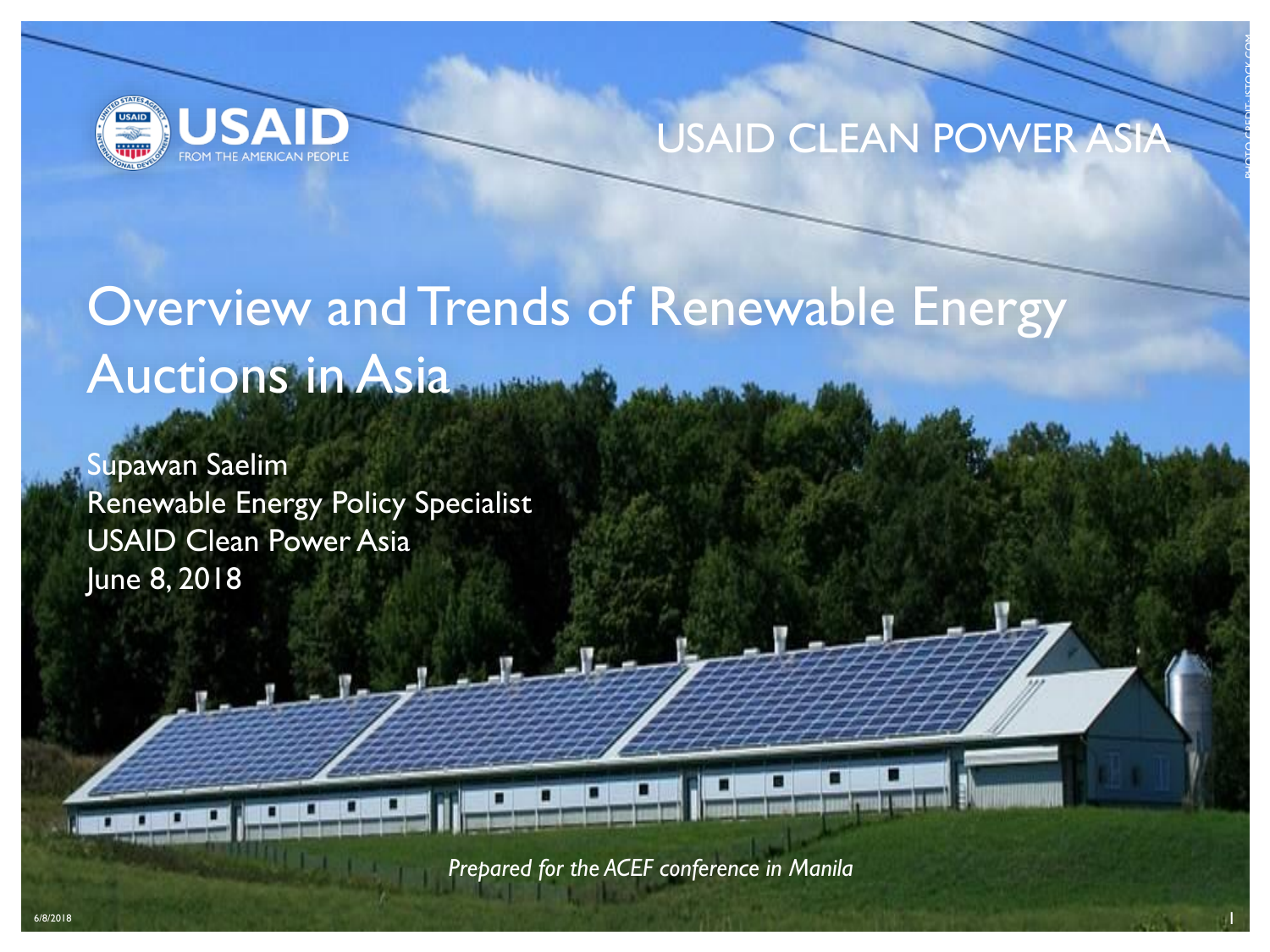## Agenda

- Introduction:
	- USAID Clean Power Asia program
	- Highlights of recent renewable energy auctions in Asia
- Recent auction and policy for hybrid projects
	- Thailand: SPP hybrid auction
	- India: Wind-solar hybrid policy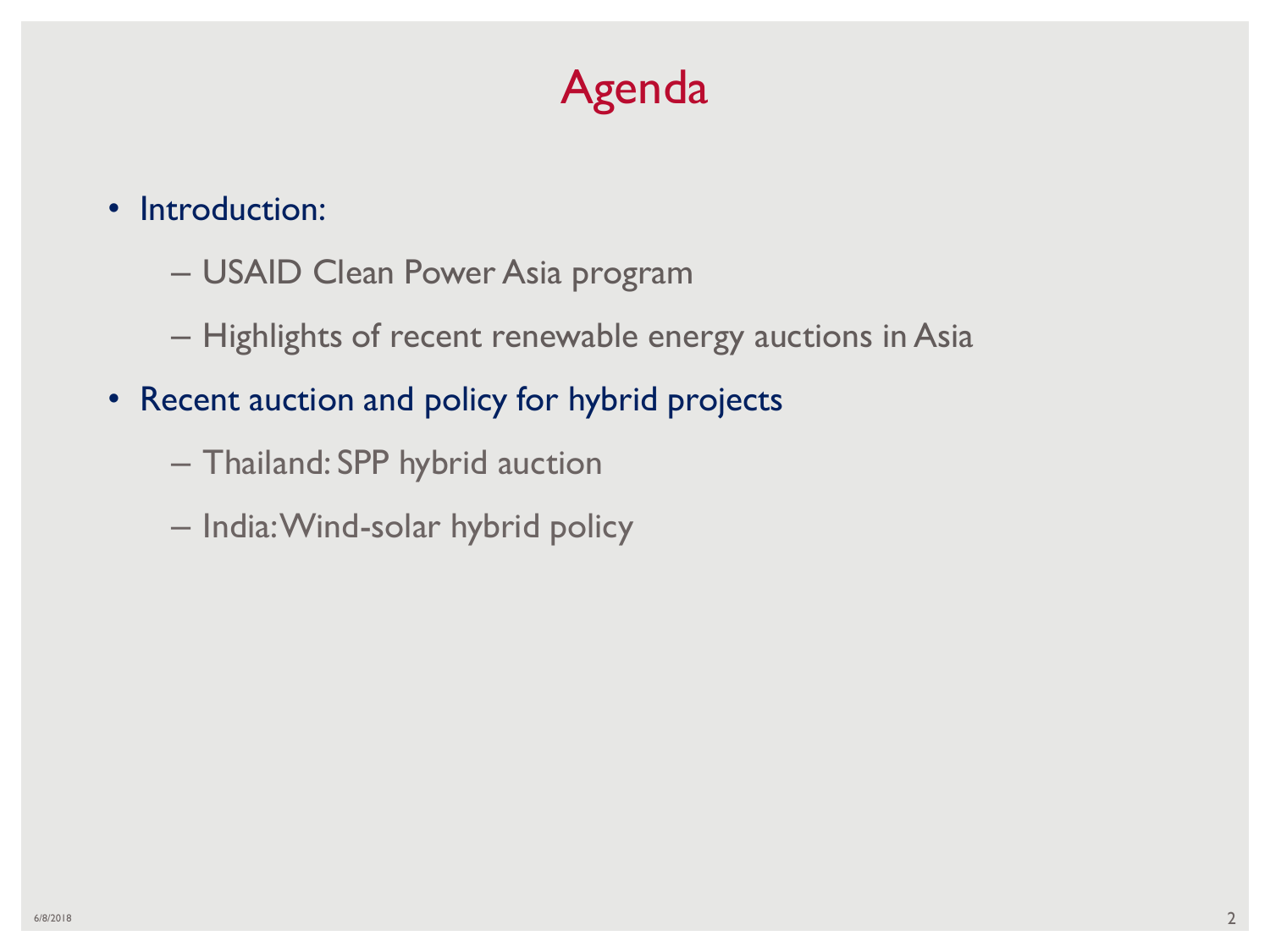## USAID Clean Power Asia program

- $\Box$  5 years: June 2016 June 2021
- $\Box$  Aims to increase deployment in 'grid-connected' renewable energy in Asia
- □ Focus on Cambodia, Lao PDR, Thailand, and Vietnam

Goals:

- $\Box$  15 laws/policies/regulations
- $\Box$  \$750 M USD investment mobilization
- □ 500 MW of installed RE
- □ 3.5 M tCO2e reduction
- $\Box$  Implemented by Abt Associates and partners
- $\Box$  Funded by United States Agency for International Development (USAID)

### **USAID CLEAN POWER ASIA**

HARNESSING THE POWER OF RENEWABLE ENERGY FOR A SUSTAINABLE ASEAN



Our website link: http://www.usaidcleanpowerasia.org/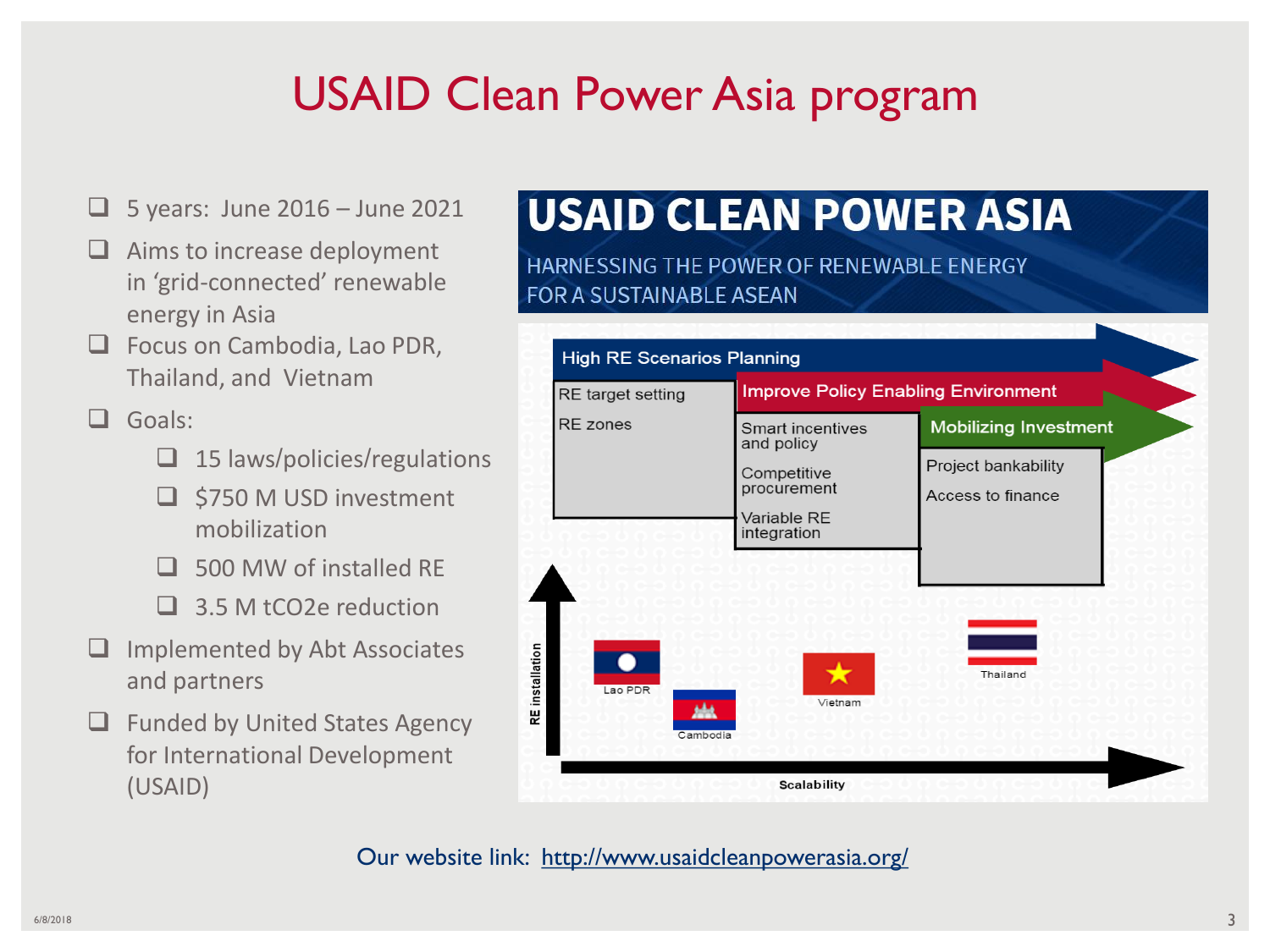### Introduction

*"Electricity from renewables will soon be consistently cheaper than from fossil fuels. Falling renewable power costs signal a real paradigm shift in the competitiveness of different power generation options."* (IRENA, 2018)

*"Across Asia competitive bidding is making the difference, accelerating a renewables boom sparked by already tumbling prices for solar panels and wind turbines. The transition to an auction system is a way for governments to put a lid on what's become a hard-to-control boom in cleanenergy installations stimulated by government subsidies."*  (Bloomberg News, 2017)

*"In order to solve the intermittency issue that RE has, there are different methods currently being used/developed in order to 'firm' the energy supply from RE sources. These include large utility scale battery storage, or hybrid facilities (e.g., solar and gas/diesel hybrid power plants)."*  (PwC, 2018)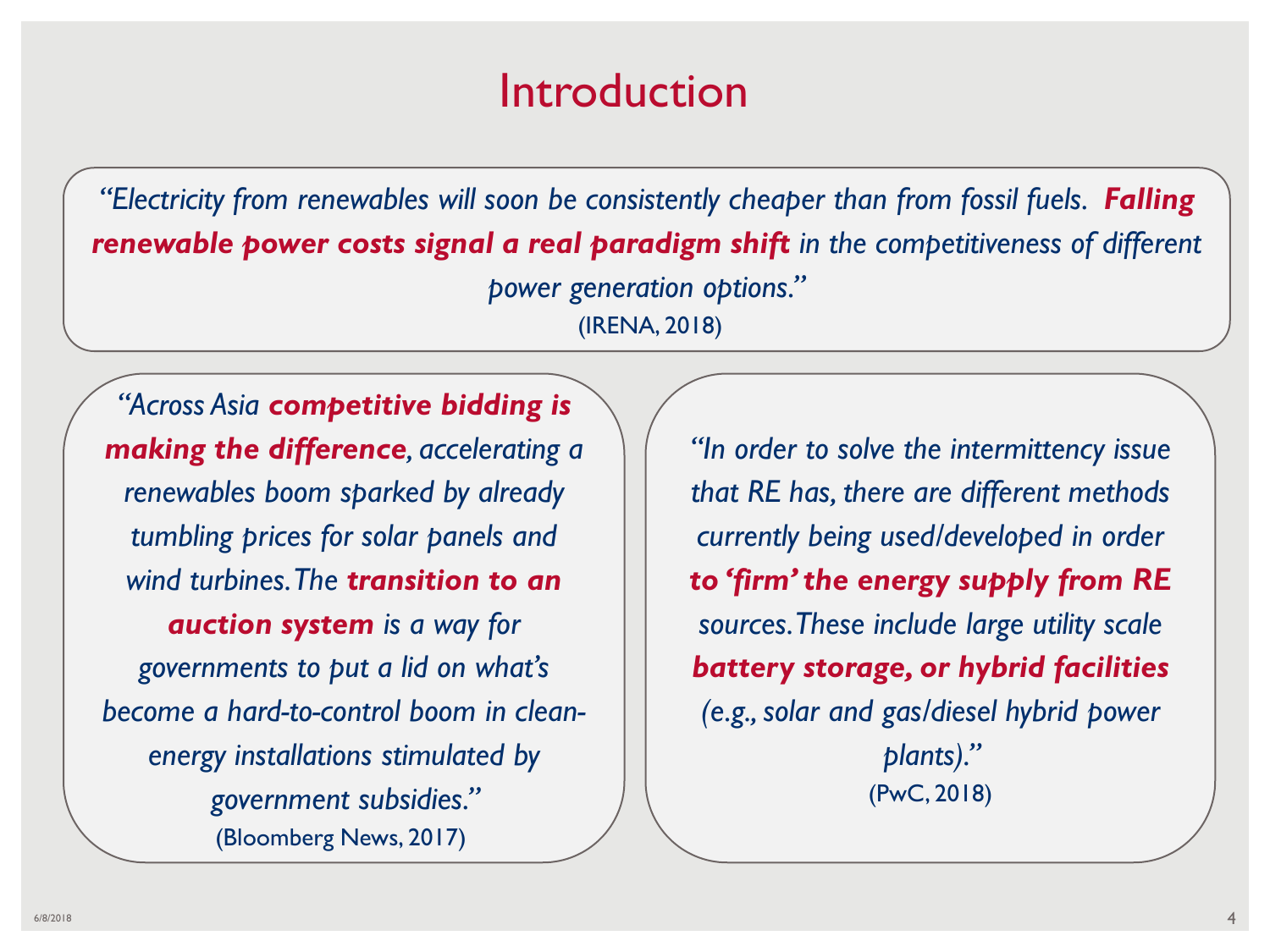### Recent renewable energy auctions in Asia

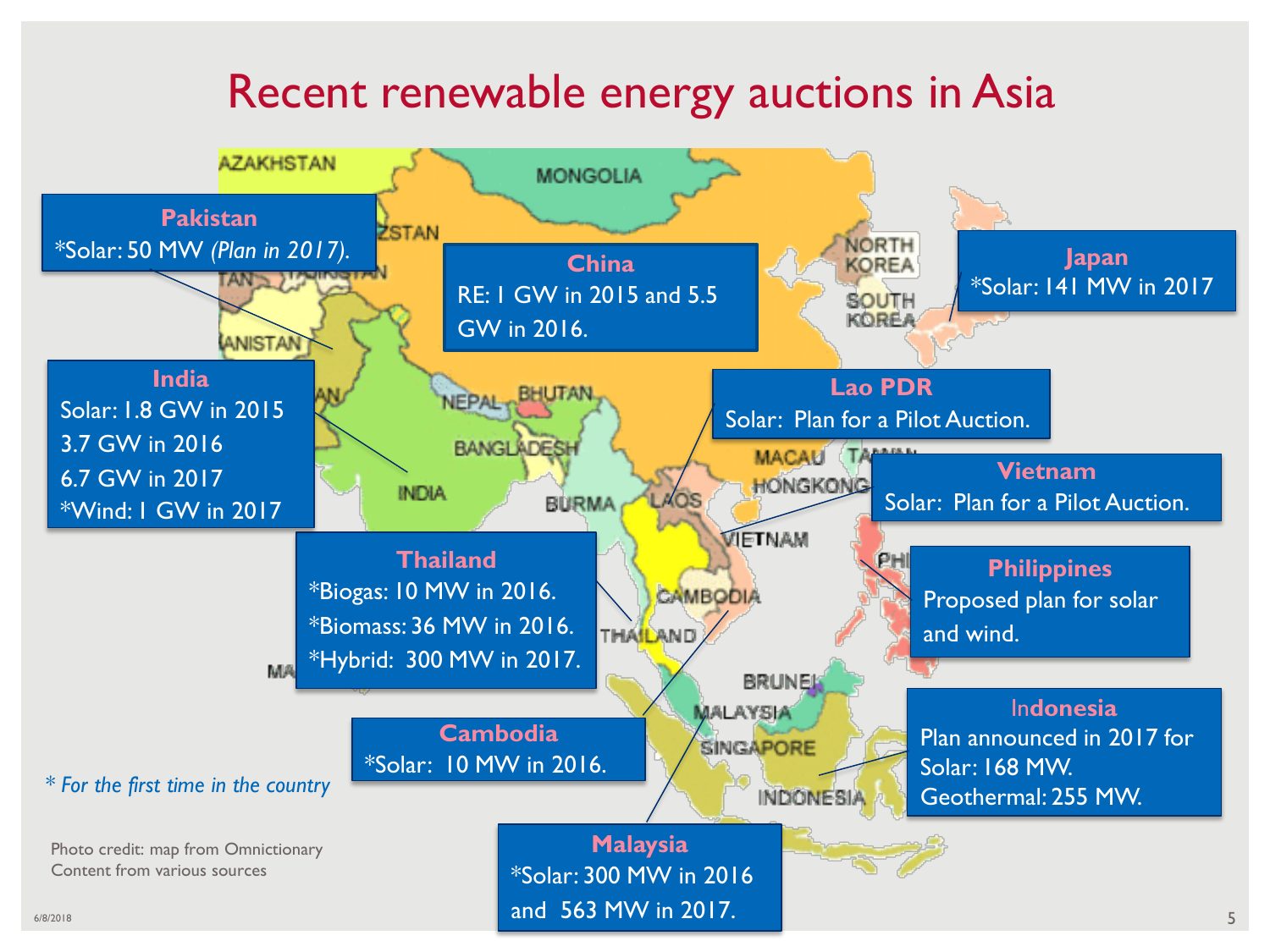## Opportunities for hybrid projects



- **The first National** Wind-Solar Hybrid Policy in May 2018.
- Targets to build 10 GW of wind and solar hybrid projects by 2022.



#### **Thailand:**

- In recent auction,
- Allows for projects with >1 RE
- Requires firm power

#### **Singapore:**

- Plan for 56.7 MW
- Two floating solar PV plants on reservoirs
- Procured through auctions

#### **Sri Lanka:**

- Opened its first hybrid power plant (i.e., wind, solar and diesel) with a capacity of 60 MW, (support from ADB)
- plans to procure a 100 MW floating solar power project on a reservoir through competitive bidding.

#### **South East Asia:**

Is pursuing floating solar opportunities due to the short supply of arable land to build new plants (Kenning, 2017).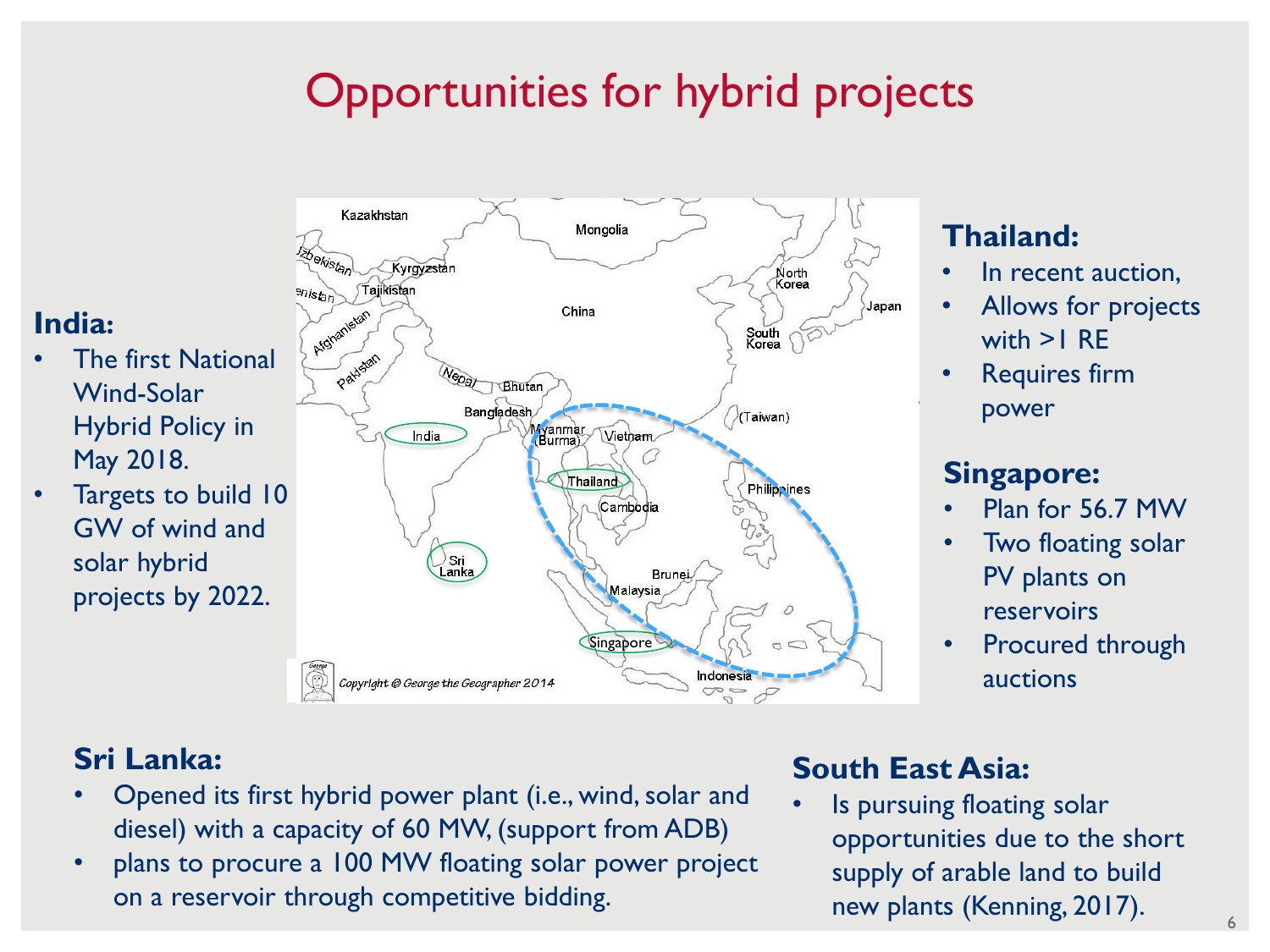### **Thailand: SPP hybrid firm auction**

### **The first country in that allows for hybrid projects and requires procurement of firm power through competitive bidding**

### Policy objectives and the south of the south of the south of the south of the south of the south of the south o

- To increase the security of power system
- To reduce the variation of intermittent energy sources
- To reduce the dependency on a single RE technology





**Success** 

Attracted a lot of interest and strong competition

**Transparent** process and clear rules, reducing transaction costs

Price reduction (99.99% discount offered)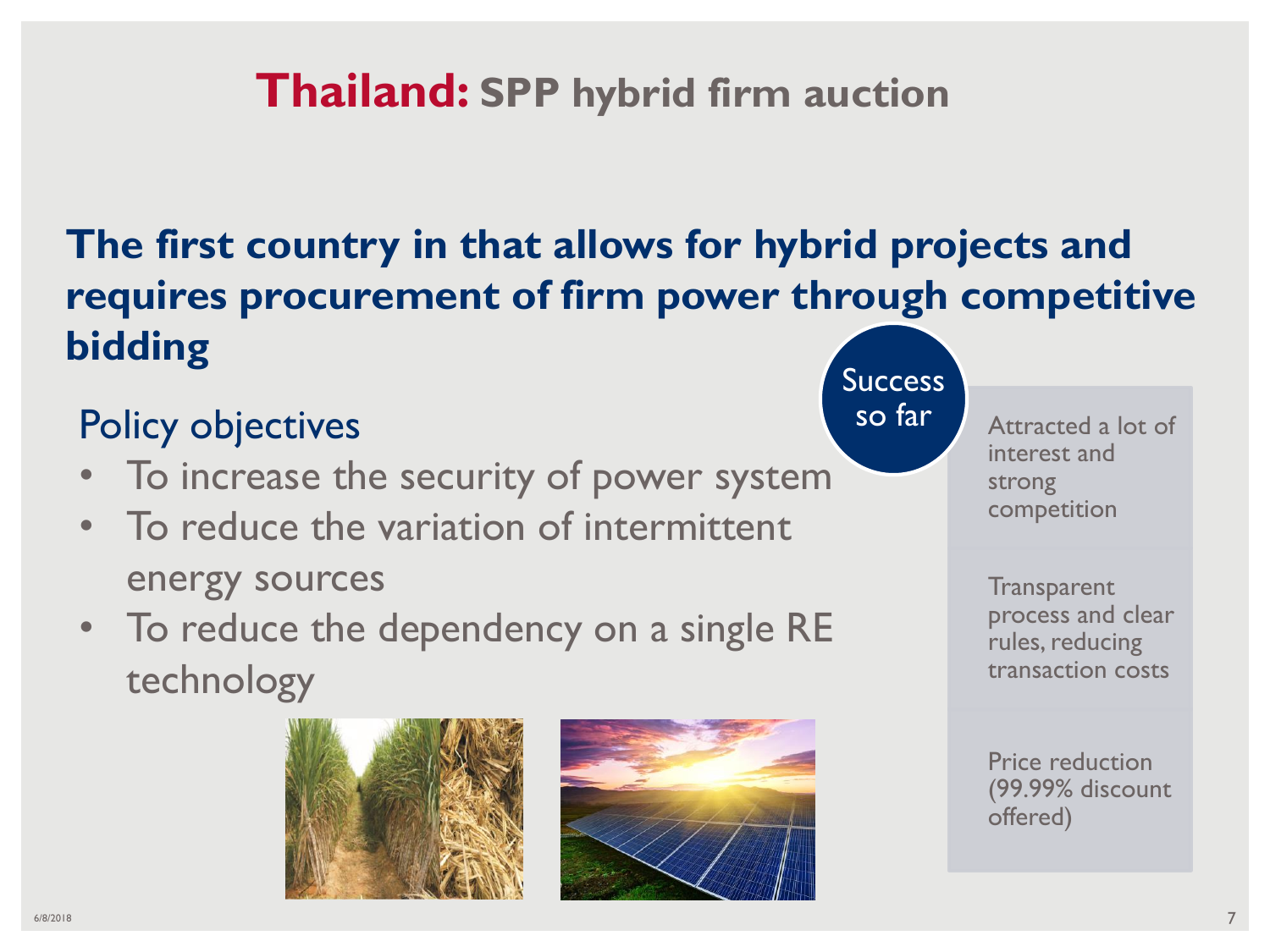### Further consideration for achieving policy objectives

#### **1. To enhance power system security:**

- A firm power requirement should not be viewed as the only solution since it does not address all the challenges that occur with increasing RE penetrations.
- Additional measures to enhance power system security such as stronger interconnection between balancing areas, increasing existing plants' ramping capacity, etc. should also be considered and planned for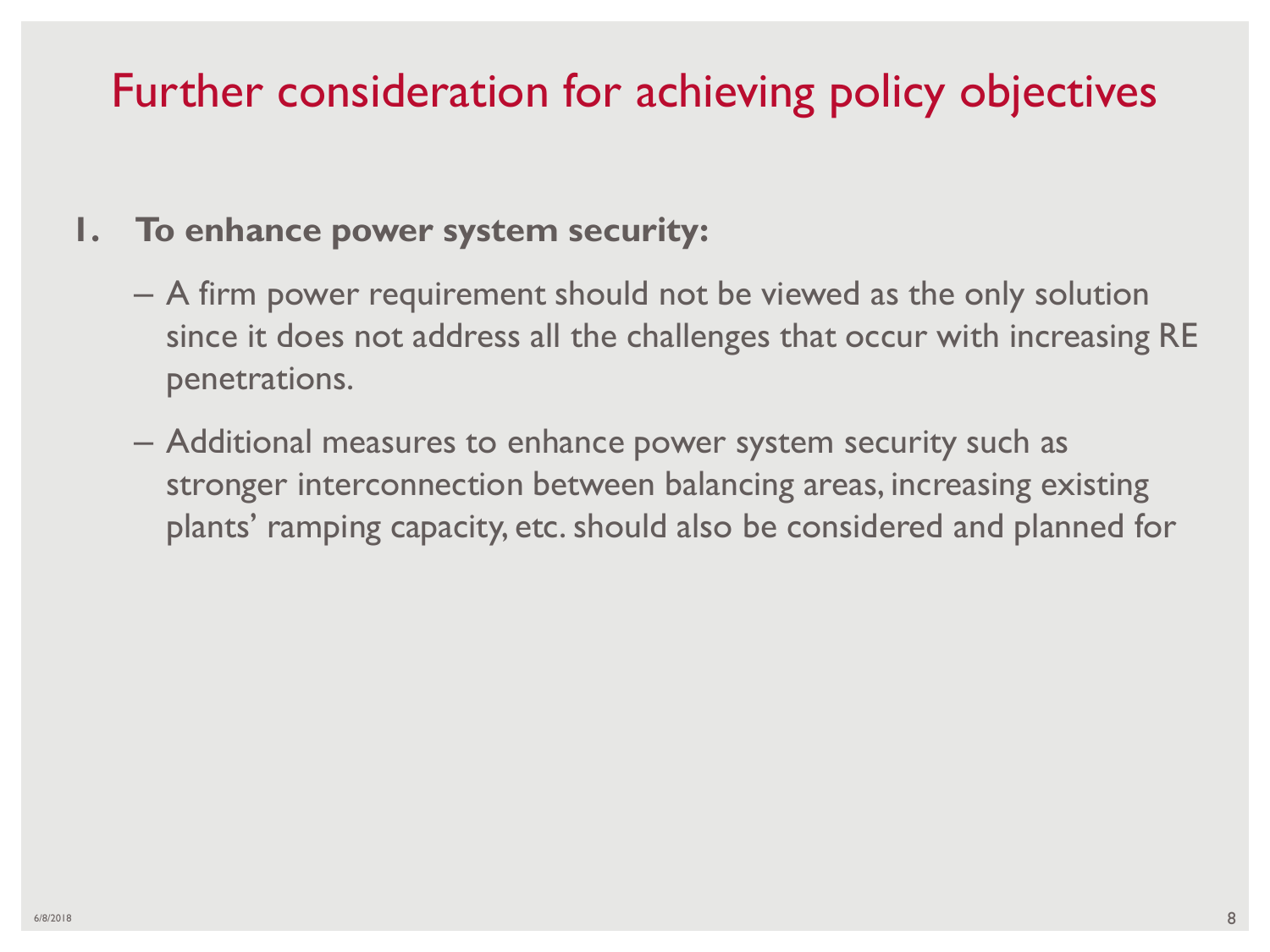### Further consideration for achieving policy objectives

#### **2. To reduce the variation of intermittent energy sources:**

Firm power requirements help reduce variability at individual points of interconnection. Is this approach cost-effective compared to other options?

- Reducing variability by combining several RE plants over a wide geographic area, taking advantage of wind-solar complementarity in **Thailand**
- **Increasing the flexibility of other components in the power system to** manage variability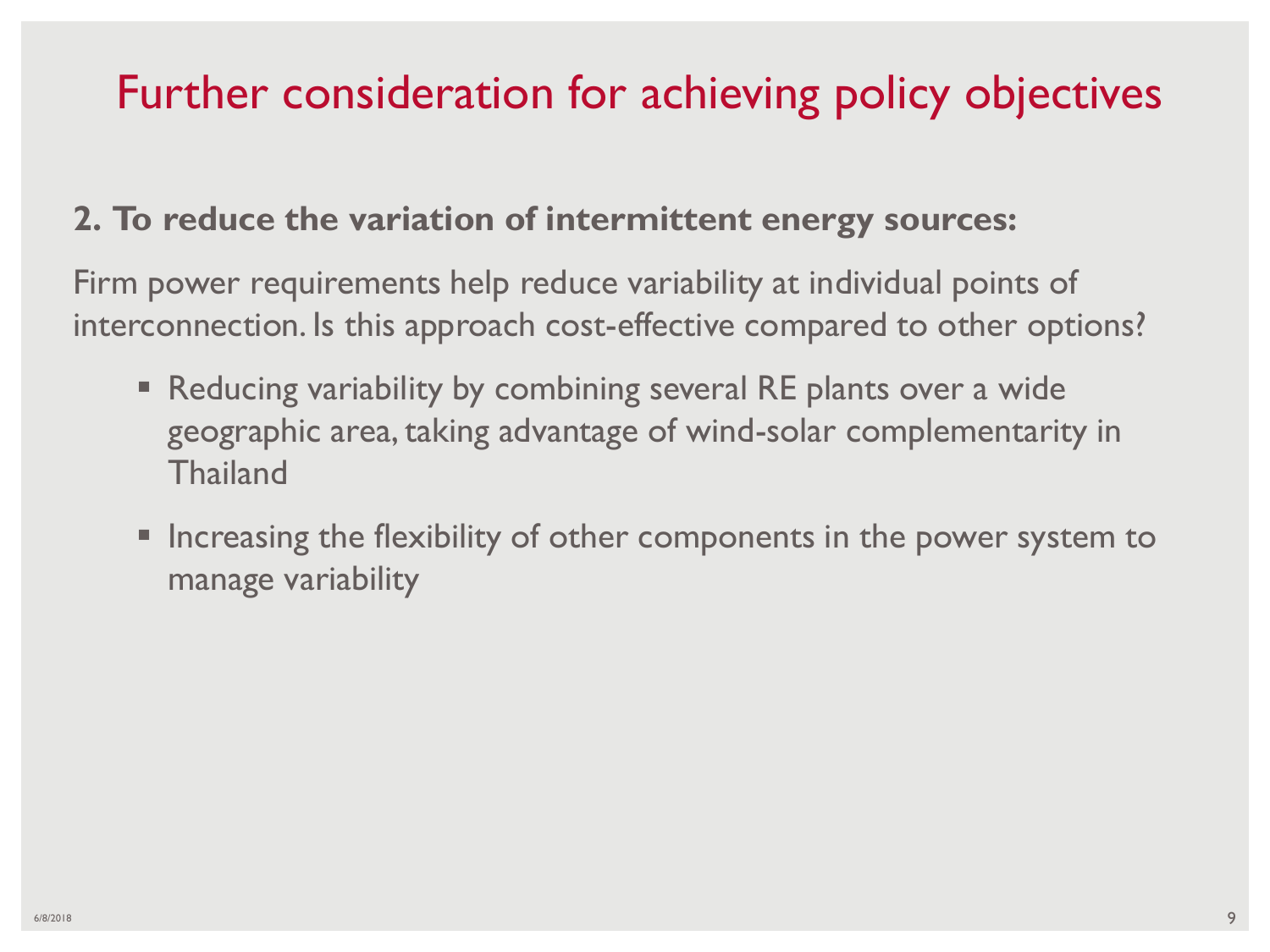### Further consideration for achieving policy objectives

#### **3. To reduce dependency on specific RE technologies**

– The winning bids for firm/hybrid power were mostly from biomass plants due to lack of competitiveness of solar+storage and wind+storage or other options, compared to biomass from existing sugar mill factories.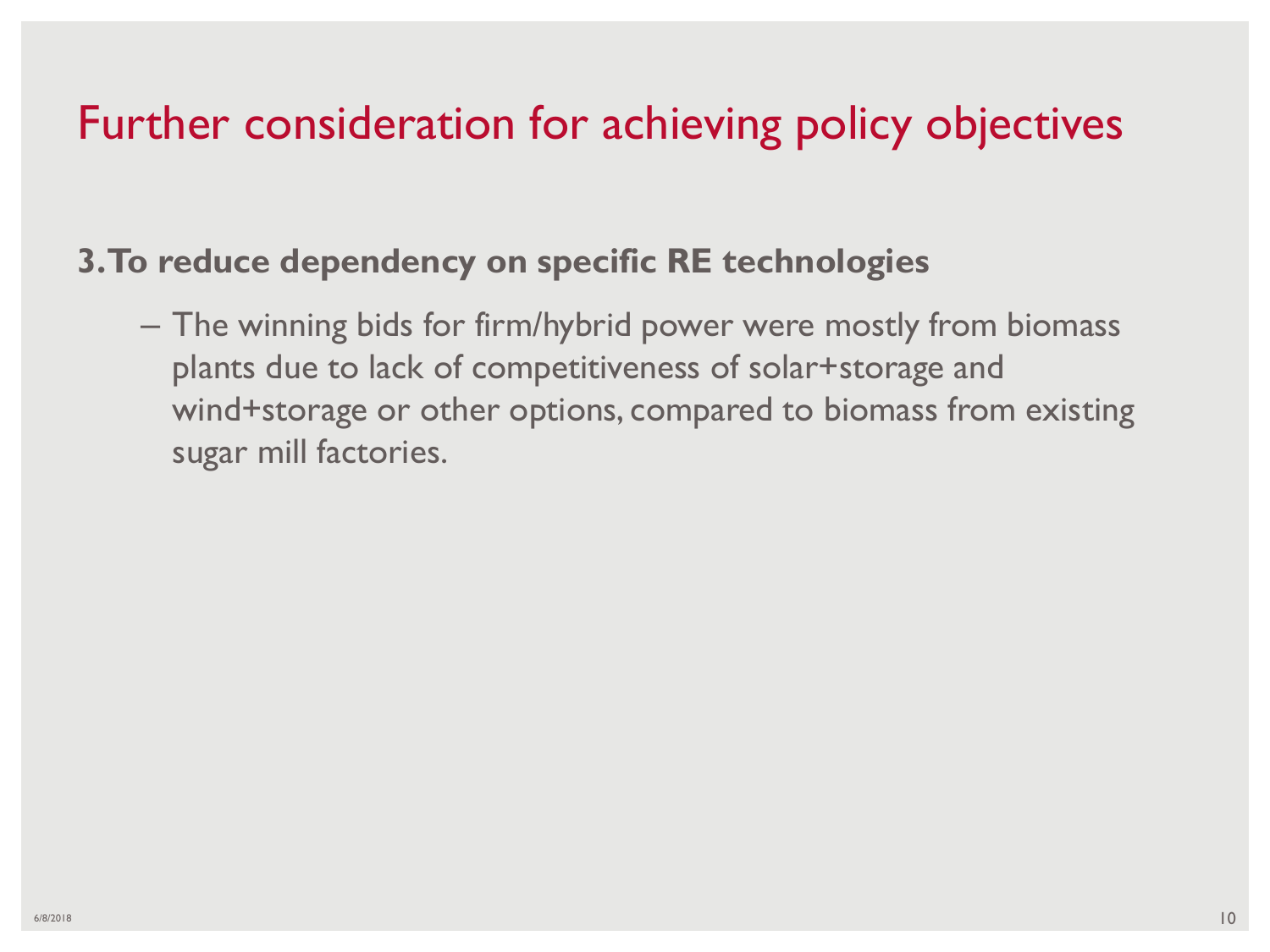## **India: Wind-solar hybrid policy**

Policy was launched on May 14, 2018 to provide a framework for promotion of large grid-connected wind-solar PV systems. It aims to encourage new technologies and methods involving combined operation of wind and solar PV plants.

#### Policy objectives

- Reduce the intermittency of renewable power
- Optimize the utility of transmission infrastructure and land
- Reduce the variability of RE power generation, achieving better grid stability



6/8/2018 **1999 - 1999 - 1999 - 1999 - 1999 - 1999 - 1999 - 1999 - 1999 - 1999 - 1999 - 1999 - 1999 - 1999 - 199** Battery storage may be added to hybrid projects to reduce the variability of output power from wind-solar hybrid plants i) to provide higher energy output for a given capacity at delivery points and ii) to ensure availability of firm power for a particular period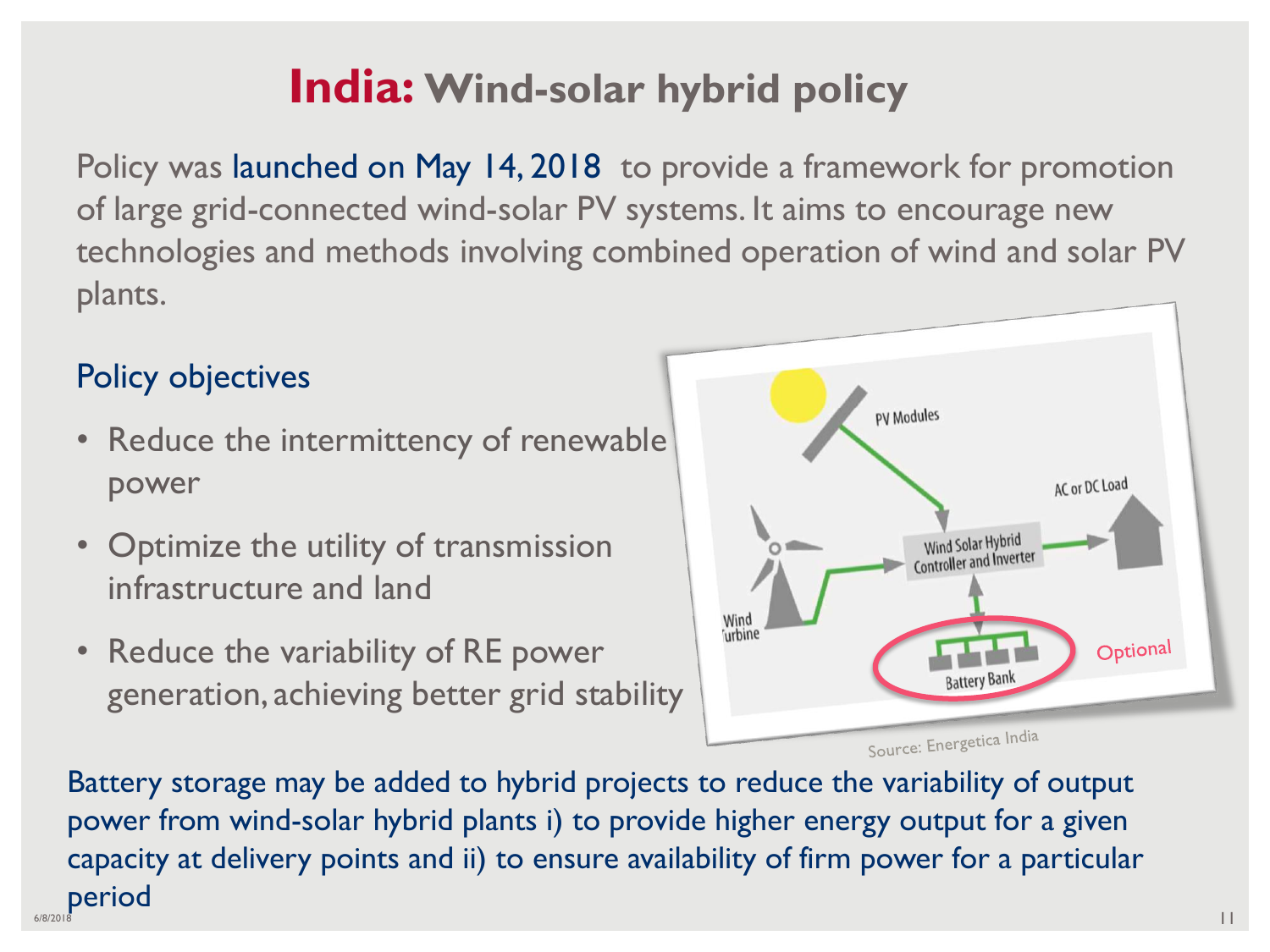### **India: Wind-solar hybrid policy (cont'd)**

#### **Types of hybridization**

- **New wind-solar hybrid plants**
- **Hybridization of existing wind/solar PV plants,** installation of solar PV plants or wind turbines at sites of existing wind/solar plants

#### **Challenges**

- $\triangleright$  Uncertainty of the purchase price of electricity from hybrid-projects
- $\triangleright$  There is not yet clarity on final procurement guidelines or a framework for converting existing wind or solar plants into hybrid plants.



50 MW of the first wind-solar hybrid project owned by Hero Future Energies A 28.8 MW solar PV added to existing 50 MW wind farm to reduce the intermittency of the existing wind farm.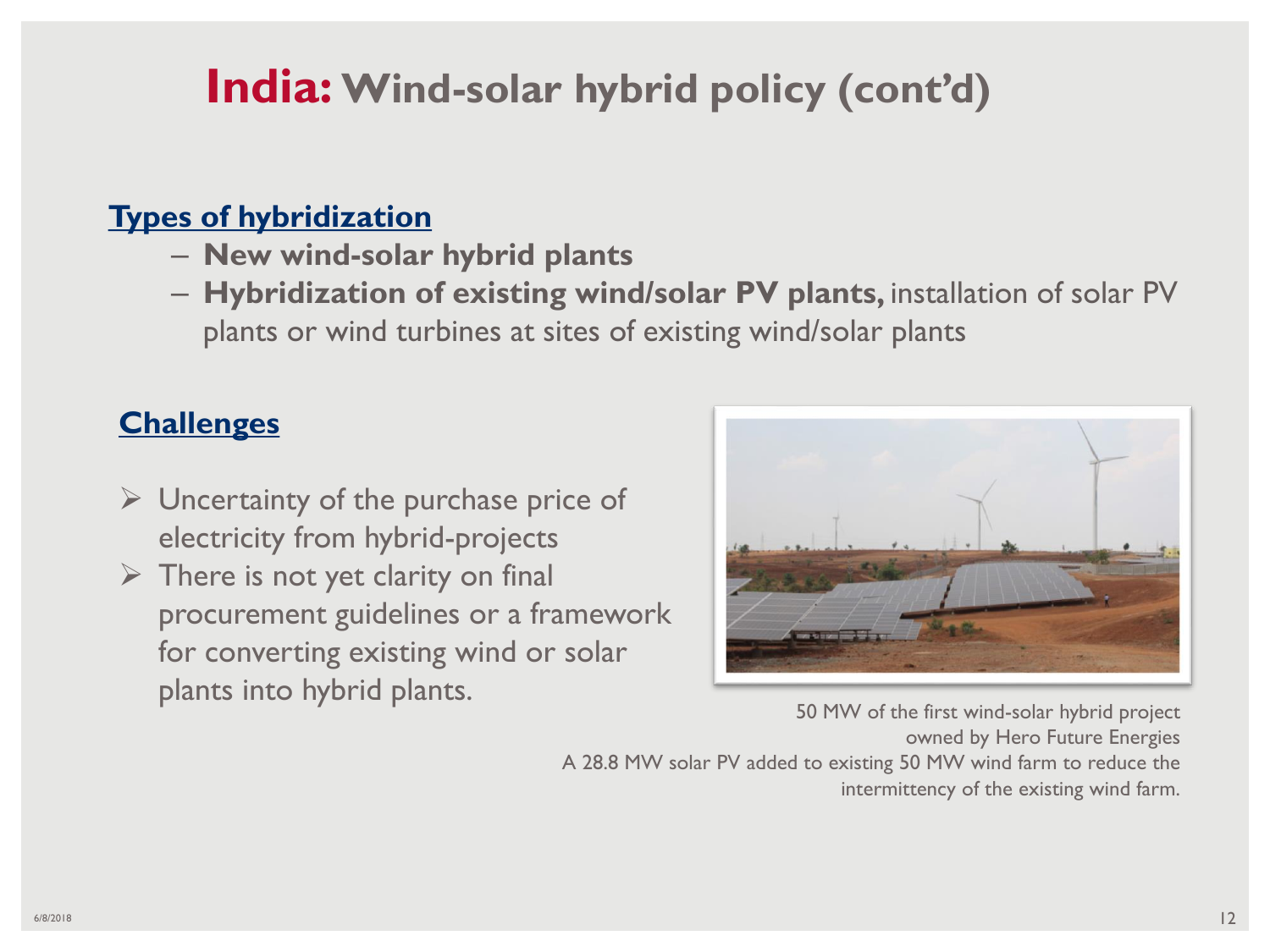## Summary of future considerations

- **1. To increase levels of RE penetration:**
	- $\triangleright$  Avoid focusing on firm power auctions as the only solution, utilizing a range of measures in a systematic manner to ensure power system security
	- $\triangleright$  Consider cost-effectiveness and compare with other options
- **2. Evolve auction design elements to take advantage of:**
	- Value of different types of RE by time (Brazil and Chile), location, or both time and location (e.g., Mexico)
	- Ability of RE to offer diverse products (e.g., firm capacity, energy, and clean energy certificates (CEL) in Mexico)
	- Relatively low costs of solar and wind -> use technology-specific auctions to achieve targets (e.g., India)

Initially, RE plants can participate in these auctions. As market dynamics evolve, RE hybrid plants will participate to take advantage of market rules.

*More detail from USAID Clean Power Asia's report on "Renewable Energy Auctions: Hybrid and Firm-Power Policies and Regulations" (expected in Jun-July 2018) – from http://www.usaidcleanpowerasia.org/*